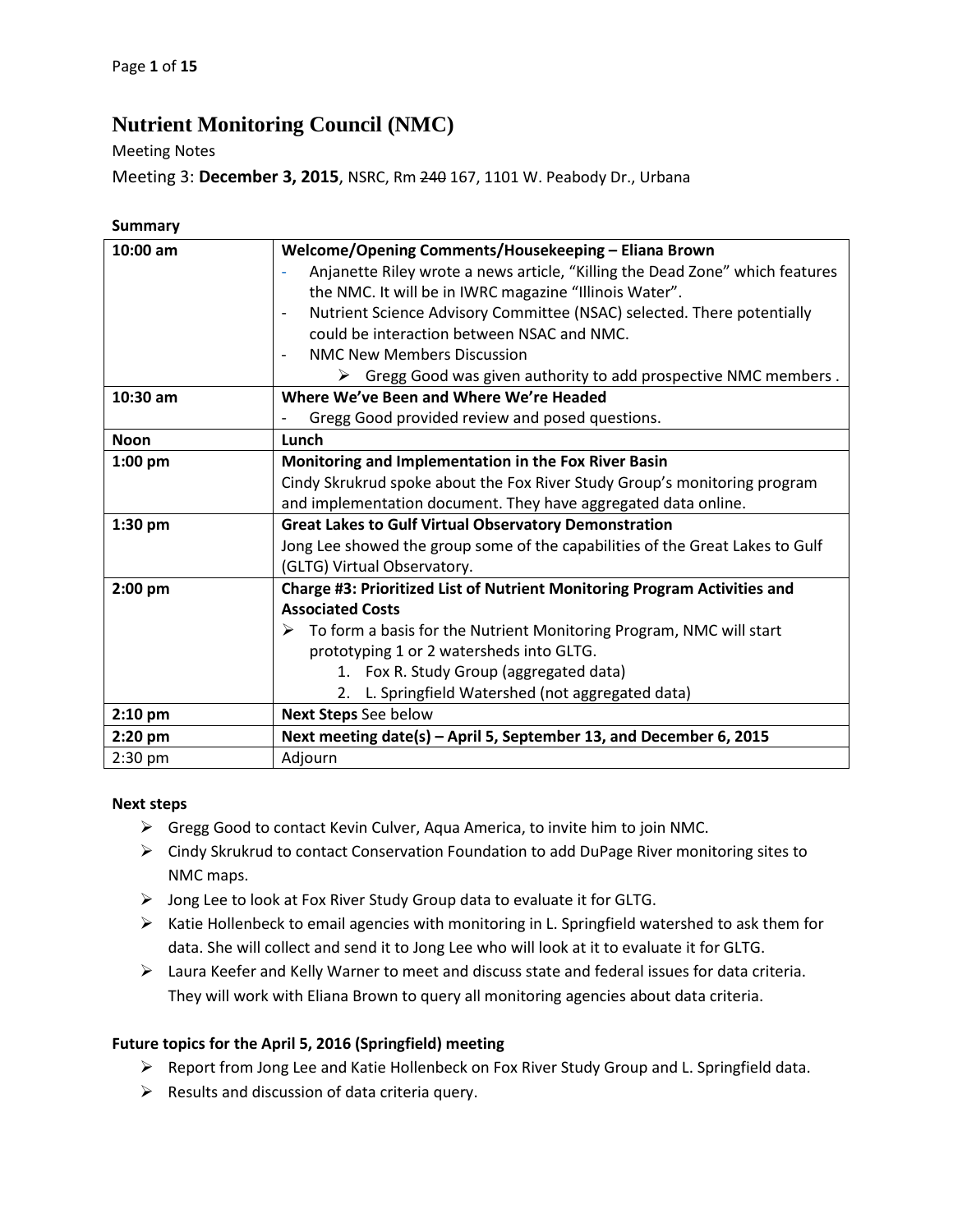## **Meeting Notes**

In attendance, members: Gregg Good, IEPA; Mark David, UIUC-NRES; Andy Casper, INHS; Kelly Warner, USGS; Cindy Skrukrud, Sierra Club; Jong Lee, UIUC-NCSA, Laura Gentry, Department of Natural Resources and Environmental Sciences; Laura Keefer, ISWS; Justin Vick, MWRD

In attendance, facilitators and other attendees: Paul Terrio, NSAC-USGS; Lyndsey Ramsey, IFB; Katie Hollenbeck, IWRC; Eliana Brown, IWRC; Anjanette Riley, IWRC

ELIANA BROWN: Welcome, I am co-facilitating the meeting today, so thank you for joining us in this room. We had a water leak in the other room. You have an agenda, and I want you all to take note of the upcoming meeting dates on the back. In addition, the IEPA nutrient webpage has all of the agendas and meeting notes. So to start, let's go around the room and do introductions.

ANJANETTE RILEY: I will introduce myself and talk about what we are working on for the communication side of the IWRC and what will be the feature story for our new yearly magazine, Illinois Water. There is a section of a magazine that we are working on and there is the leading story called "Killing the Dead Zone" that features you all briefly. Eliana and I are very interested in learning more about implementation of all of the committees. We have created some videos for the agricultural, wetlands, and bioreactors, and as you are working on things, we would like to learn more about the USGS superstations. I have a blog, and would like to partner with your communication staff to discuss various groups. So keep me in mind to discuss happenings.

GREGG GOOD: When will it be available?

ANJANETTE RILEY: The electronic version will be available at the beginning of January. The word version is available as the link on the agenda, and it is not for distribution. Other questions, ideas?

GREGG GOOD: Is Cindy Skrukrud quoted?

ANJANETTE RILEY: I tried to contact Cindy Skrukrud, but never connected.

ELIANA BROWN: This was my slide for where things are on the website.

GREGG GOOD: The meetings are all on the website, including presentations, agendas, etc. You can see what all of the groups have talked about. Google is the best way to find it since the IEPA's website has been revamped.

CINDY SKRUKRUD: I used to be able to find anything on the website but can't find anything now.

ANDY CASPER: I prefer the website tabs; I don't want big pictures.

GREGG GOOD: Next slide, one of the newly formed groups for the NLRS, the Nutrient Science Advisory Committee (NSAC), has been formed and introduced at the PWG. Six members are selected. They are: Todd Royer, Indiana University, NSAC Chair; Candice Bauer, USEPA Region 5; Walter Hill, INHS (retired); Douglas McLaughlin, National Council for Air and Stream Improvement Inc.; Paul Terrio, USGS-Illinois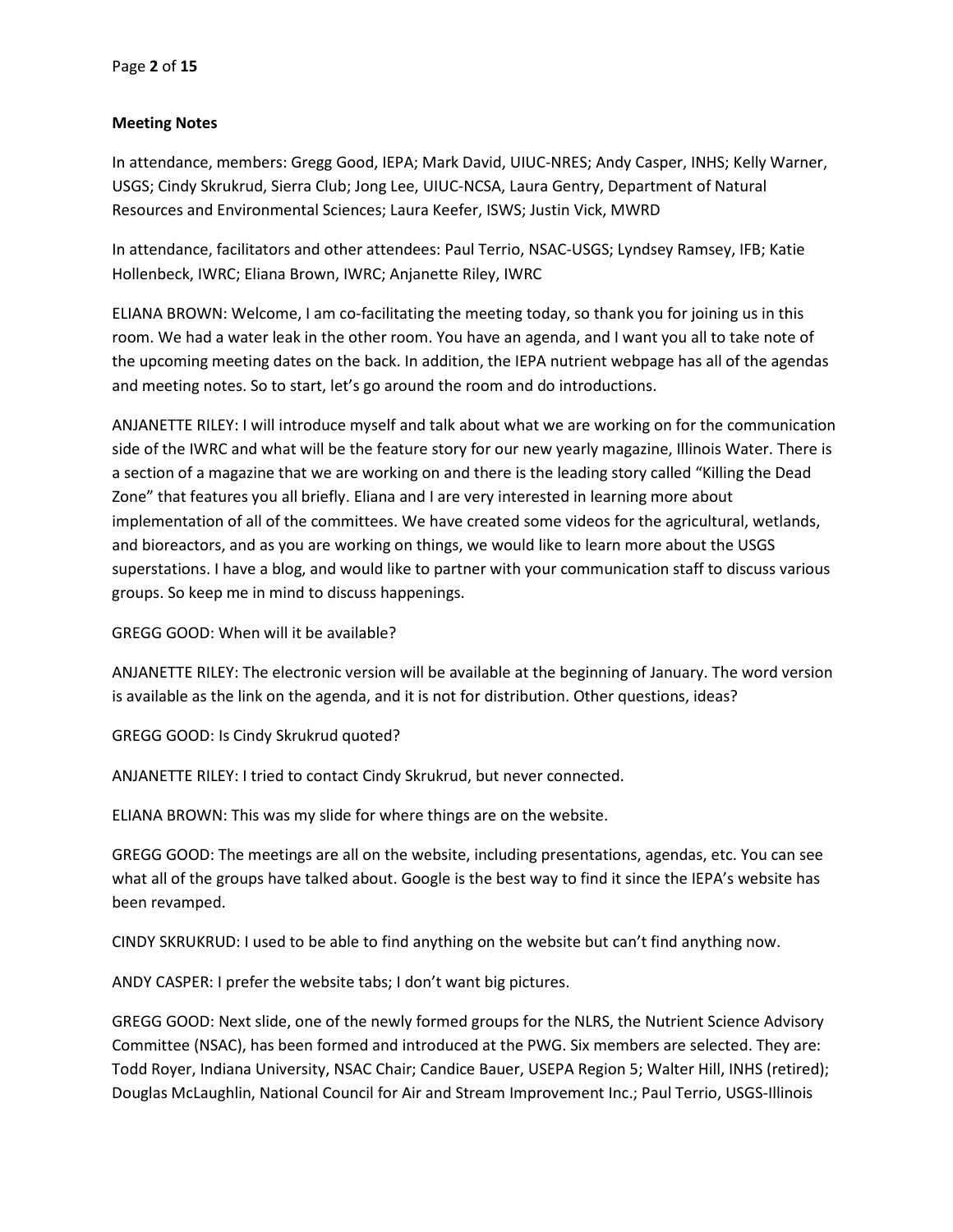Water Science Center; and Matt Whiles, SIU-Carbondale. Three members were a part of CFAR. CFAR is the Council for Food and Agricultural Research, and the program lasted for 10-15 years.

ELIANA BROWN: Was it an attempt at that time to fund research?

MARK DAVID: They funded all sorts of things, a strategic group worked on nitrogen and then all that money went away. We were one of the most underfunded states so it was an initiative for agricultural and science research.

PAUL TERRIO: We were involved.

ELIANA BROWN: So for the NSAC, we based selection on USEPA selection procedures, candidates were elected, and we had a selection panel, a colleague facilitated, and the goal was to have a balanced committee and they are meeting monthly in a number of policy and executive meetings.

GREGG GOOD: So that's the star group that will spit out what nutrient standards will look like in a few years. Their charge is to determine numeric criteria for nutrients most appropriate for Illinois water bodies – primarily streams, not lakes. Then, there is an implementation process after the NSAC completes its work. The intent is to go to rulemaking with a standards proposal and an implementation plan.

ELIANA BROWN: We had a good facilitator and great candidates.

GREGG GOOD: There is a NSAC data request. Todd Royer was under the impression that we are a data warehouse. We are trying to get a handle on who has what out there. At some point the NSAC will want to sit in on our meetings and get an idea of what we talk about. Paul is here, do you want to say anything?

PAUL TERRIO: The committee is still getting started and it's been years since we have focused on this, at least 10 years. Efforts are going to compile information and at this point, we will be talking to agencies and individual agencies. It will be critical for us to know what is out there and you can help us identify what is out there. I see a lot of overlap in our two committees. One of our first steps is to look at what other states have done and see what we have here in Illinois and see if we can apply anything from other states to our states. Biology will be critical to us, and I'm not sure if that will be readily available to us. IDNR and INHS collect a lot of information, but for those groups we may need a lot of guidance to seek a contact.

CINDY SKRUKRUD: What about biology? Algae?

PAUL TERRIO: Invertebrates, algae, and some fish.

LAURA KEEFER: Context and purpose of data means a lot. Has there been discussion that goes past metadata?

PAUL TERRIO: How it was collected, why it was collected, and what was collected are all important components. We haven't gotten into any of that really yet. Some initial states we are looking at are WI,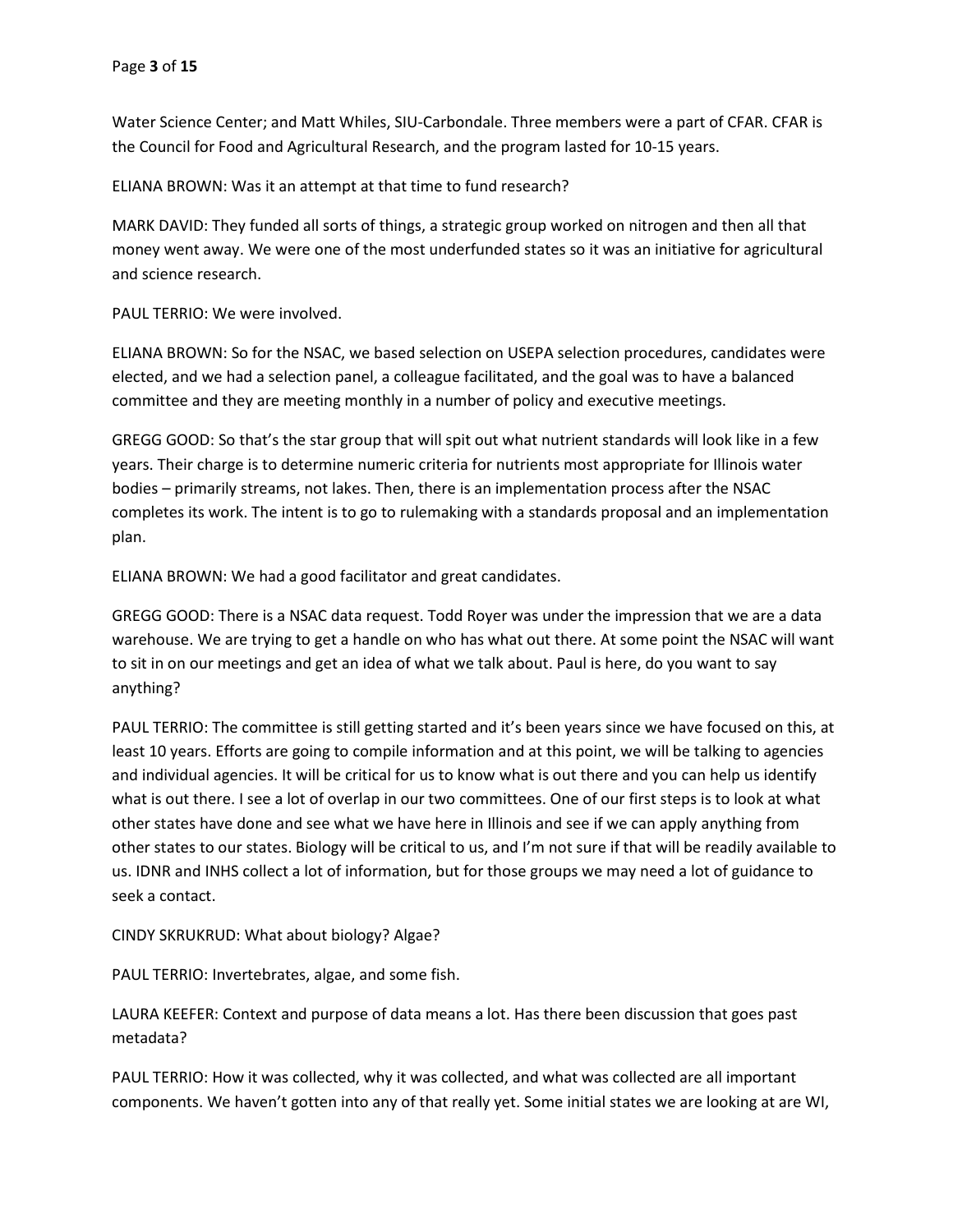MN, FL, VT, MT for TP, and FL, MT for TN. To me, photic zone and turbidity (water clarity) in Illinois is very different than other states.

LAURA KEEFER: Can we get this list?

ELIANA BROWN: It's in draft form and not ready for release.

PAUL TERRIO: We will have more specific information.

GREGG GOOD: A lot of these states don't have turbid waters.

ANDY CASPER: The Corn Belt is distinctly missing. Thinking about other states in our region similar to us, are there other states we can learn from?

PAUL TERRIO: We have some contacts in Indiana, and are coming back to this process.

MARK DAVID: There is a fundamental conflict, do you have nutrient standards and then you are protecting the water or is it the real world where there is sediment and it's turbid?

CINDY SKRUKRUD: Is it turbid everywhere in Illinois?

MARK DAVID: Most places. Head water streams are dredged, etc. Most states don't have a nitrogen standard except FL and MT.

GREGG GOOD: Are you looking at different types of streams? Headwaters, big rivers? Small streams?

PAUL TERRIO: We had a general discussion about statewide versus watershed specific but haven't come up with a plan.

GREGG GOOD: There is a 0.05 mg/L phosphorus limit for lakes, but it's difficult because it is an impoundment. At the PWG meeting, each of the major groups-agriculture, environmental, and urbangave a presentation to the NSAC offering their comments and suggestions. Bottom line: the NSAC needs to develop numeric criteria.

ELIANA BROWN: 18 months to come up with a number.

PAUL TERRIO: What do we need to consider? A reanalysis, additional information, etc.? The committee is an academic group and you want to use most recent data.

GREGG GOOD: So we wanted to share that the NSAC group is up and running. Next, a new members discussion. These are the current members of the NMC. I have given up on the Illinois State Geological Survey.

LAURA KEEFER: I will reach out to them.

GREGG GOOD: Doug Yeskis is leaving the state of Illinois.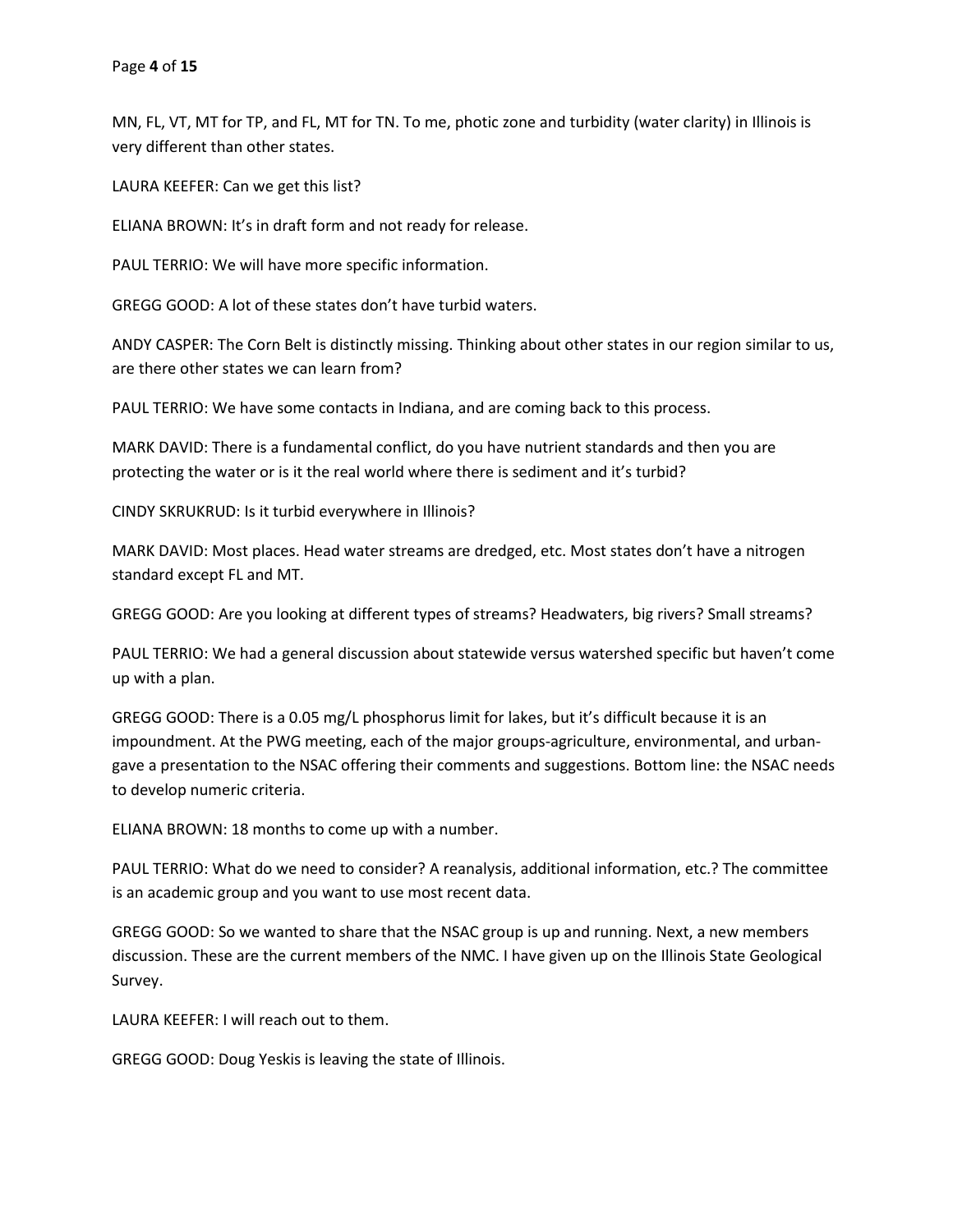KELLY WARNER: He is taking a job and planning on leaving in January. So, I'm the interim representative for USGS.

LYNDSEY RAMSEY: Lauren Lurkins is my supervisor, so I'm just here taking notes for her and for Laura Gentry to report back to the agricultural groups.

GREGG GOOD: Lake Springfield and Lake Decatur have a lot happening so we were potentially interested in having someone represented from there. From AQUA America, Kevin Culver has asked Brian Miller if he could serve on the committee. The question is if "does Gregg decide if he can be on the group?" Kevin brings the water supply perspective that is not currently represented in this group. How and when to add people? I don't want to get too many people on this group. Kevin Culver has made a request.

ELIANA BROWN: Let's do general discussion about membership first.

LAURA KEEFER: I am worried about a rush. What about developing an advisory sub group that we can go to and ask? The people hit with standards should have someone representing them – these are the very people that will be regulated.

GREGG GOOD: To me, these meetings are open. If they want in, do we have to let them in?

KELLY WARNER: I would be comfortable with you deciding who the stakeholders are.

MARK DAVID: There have been many people who haven't already shown up.

ANDY CASPER: If it's an ongoing committee, maybe, but we have a charge and a timeline.

CINDY SKRUKRUD: Since Kevin has generated interest, I don't have any problem with that.

ELIANA BROWN: People sound like they are okay with Gregg deciding who is on the committee and they are okay with Kevin Culver being on the committee. Now for contacting Lake Springfield/Decatur, should we wait?

MARK DAVID: Yes, you don't need to seek members.

GREGG GOOD: Every PWG, I talk about what we talked about at the last NMC, and vice versus. So I will go over it again. This will take us through lunch. I shared when we will have our meeting and discussed what our charges are specifically. Charges have been tweaked a little and I want everyone to agree 100% with what we are charged to do. 1a. What is leaving the state, compared to the 1980-1996 baselines 1b? What is leaving selected NLRS identified priority watersheds compared to 1997-2011 baseline.

ANJANETTE RILEY: Why different baseline?

MARK DAVID: We didn't have the data…

GREGG GOOD: What's the name for new superstations?

KELLY WARNER: So far we have been calling them supergages.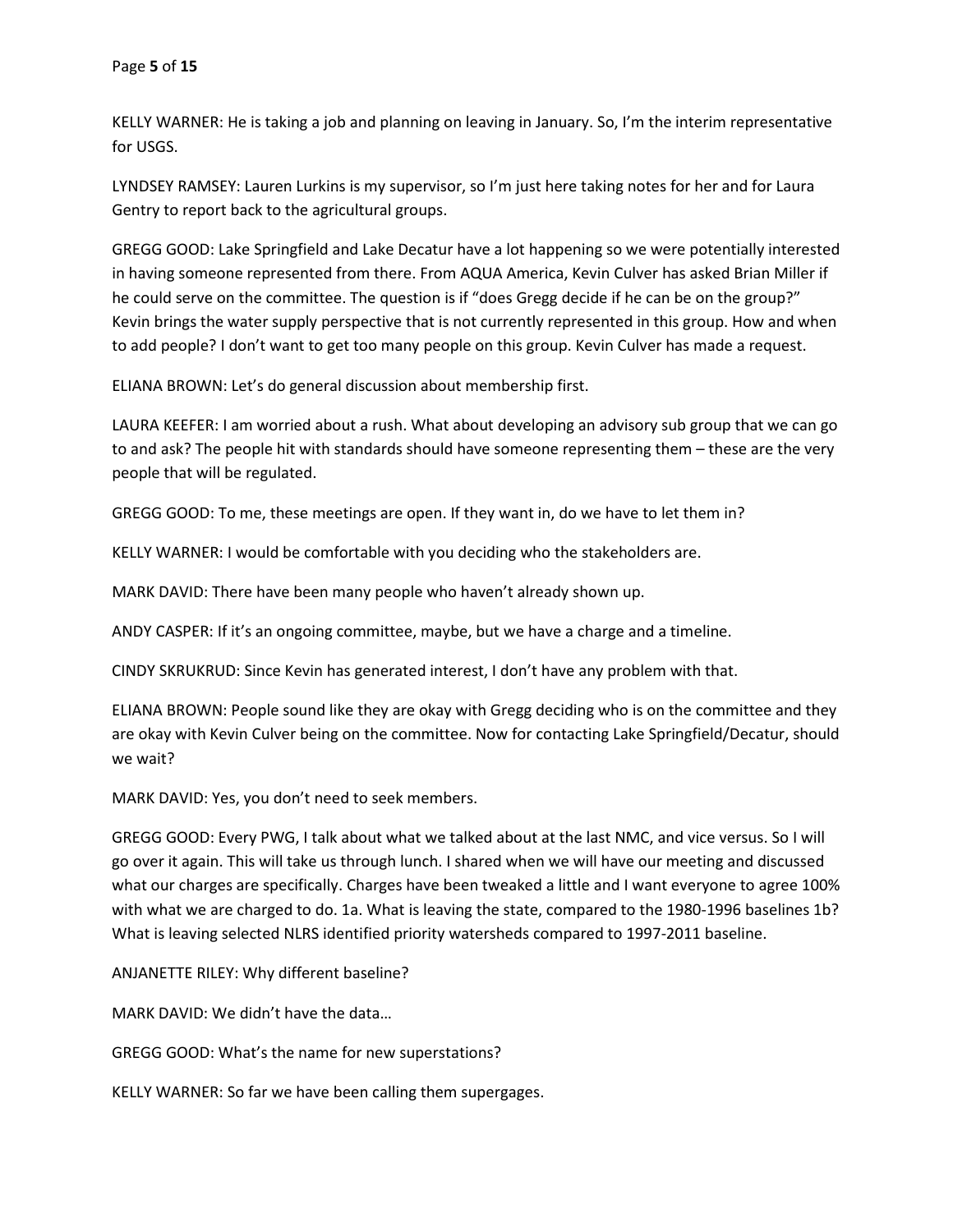GREGG GOOD: Next, 1c. Identify trends in loading over time. 2. Document local water quality outcomes. And 3. Was to develop a prioritized list of nutrient monitoring activities and associated funding needed to accomplish the goals/charges in 1 and 2 above. Somebody may have to throw bucks at and the State Water Survey and USGS may have to go out and do more sampling.

KELLY WARNER: 2011 is a good year to chart changes in practices from that point.

GREGG GOOD: The AWQPF tech subgroup was charged with determining baselines and brought decision to PWG and it was approved with looking at BMPs. Then I shared what is going on with the supergages. Now Gary Johnson has to figure out how to get all the stations up and running. Red points on the PowerPoint slide we are looking at are the superstations, and the basins cover almost 75% of the land area in the state.

KELLY WARNER: For all the loads going in the Mississippi River basin, we should locate gages to measure. There is a USGS initiative to get USGS stations that have a uniform network in order to get aggregated load. Some only have nitrate, not phosphorus.

GREGG GOOD: Under the current agreement with USGS, we will monitor through 2020. This is a few million dollar project. If we want to keep this thing going, we will learn from the first 5 years.

KELLY WARNER: We believe that the cost for doing this will continue to go down. The Midwest Institute sampling Lake Erie said that they need 10 years of data for accurately predicting things on Lake Erie.

JUSTIN VICK: How many are being pumped up versus in the water?

KELLY WARNER: All are in situ right now. The sensors are in the bottom of the tubes.

CINDY SKRUKRUD: Will the phosphate data be shown real time? I have seen nitrate in real time.

KELLY WARNER: Phosphate is more finicky.

PAUL TERRIO: We got some instrument sensors up and running but phosphate is last, more problematic.

GREGG GOOD: They were doing every four hours on phosphate, but are down to every two hours.

PAUL TERRIO: We are going to two because the system works better with more sampling. With the higher phosphorus levels, the longer it sits, the more problems we have with staining issues so we are going down to every 2 hours.

GREGG GOOD: And that network is getting back to what is leaving the state, and not what is leaving the watershed? You sent Katie your lat/longs for monitoring information. So we shared a few examples of maps that are going on in the state. I will show some older maps that we had previously discussed.

KELLY WARNER: Who coordinates this Riverwatch data?

GREGG GOOD: GREON. Who gave us that data?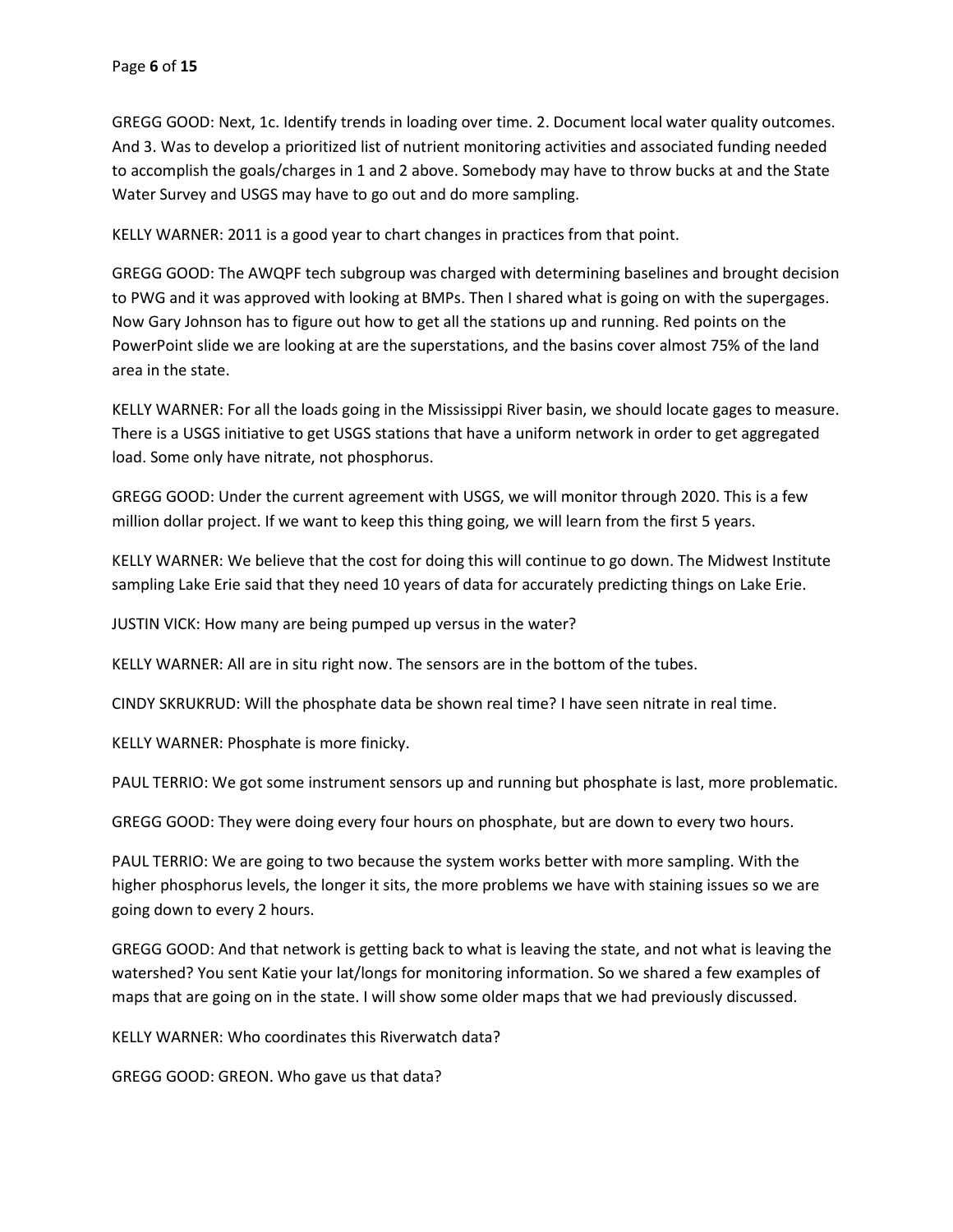ELIANA BROWN: Michael Brennan.

GREGG GOOD: Change INHS Basin surveys to IDNR.

ANDY CASPER: What are some of the years?

GREGG GOOD: Some are on a rotating basis, some goes back to the 70s, and it depends. So these are 5-6 examples I shared with the workgroup. So okay, what was the next step? Should we be developing priority watershed maps to estimate N and P loads, trends, etc.? These were the 6 watersheds where there is a lot of monitoring going on – Springfield, Decatur, Rock, Chicago/Little Calumet, Upper Salt Fork, and Middle Fox. So we asked the AWQPF to select where there is current or expected implementation work. They discussed Springfield, Decatur, Bloomington, Vermilion River, N. Fork Vermilion, Lake Mauvaise Terre, Kaskaskia, and Lower Illinois River. What would a watershed nutrient monitoring plan look like? What does "discussed" mean?

ELIANA BROWN: It means that "finalizing" will be on the next meeting agenda.

GREGG GOOD: We looked at the five states bordering the Upper Mississippi area. We developed a UMR monitoring strategy. But, who will do this work? When will they get done? Who develops each plan? So is coordinating the development of individualized watershed nutrient monitoring plans where the NMC going next? Comments, questions, concerns?

KELLY WARNER: So the baseline for the watershed?

MARK DAVID: It's all Gregg's data and that's what we used for that.

GREGG GOOD: Are we on the same page on where the council wants to go next? So then let's look at the next six examples. So here is the first one, Springfield, so if you know that there is additional sampling, let us know.

LAURA KEEFER: We have older data, late 80s, in Sugar and Lick Creek, close to the fish basin surveys. There is no flow data, but there are more samples in Panther and we took samples at the spillway.

KELLY WARNER: Our points are continuous nitrate gages; USGS is working with the Corn Growers.

GREGG GOOD: Is CWLP helping foot the bill?

PAUL TERRIO: No.

GREGG GOOD: So here is Lake Decatur, more sampling, what about NLA and NRSA sites? The USGS did the work for that.

LAURA KEEFER: For ISWS, we sampled for 15 years, nitrate only, and a few stations were much smaller and had all phosphorus and nitrogen with nitrate.

GREGG GOOD: In the NLRS it discusses why each priority watershed was selected. It wasn't based on anywhere where we have a lot of data. Next, Rock River, and Chicago/Little Calumet.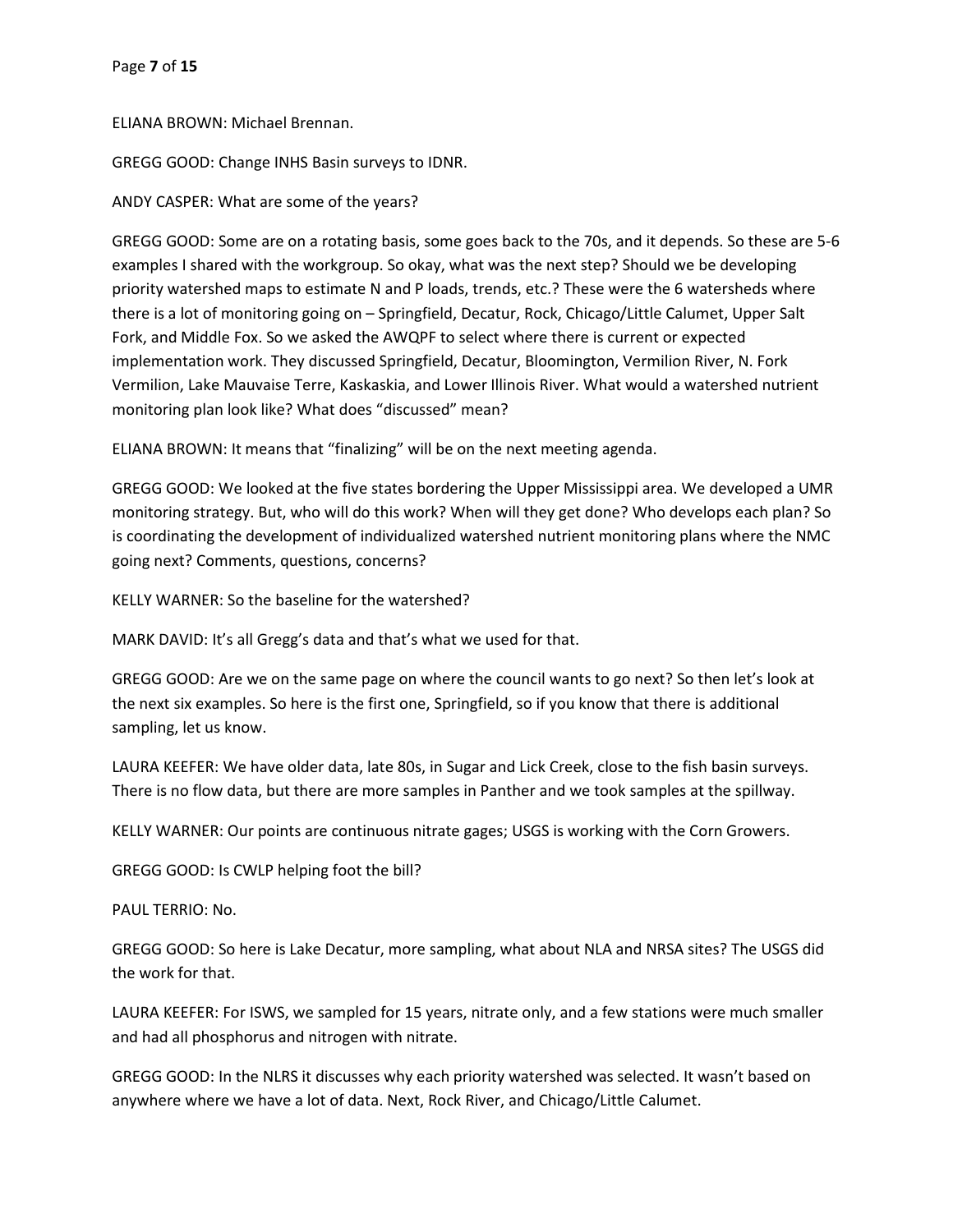CINDY SKRUKRUD: Chicago/Little Calumet is not a priority watershed because it doesn't have a watershed plan, but should be priority. What we don't have is the DuPage River Salt Creek work group monitoring sites. And we can get those from Steven McCracken from the Conservation Foundation. They remonitor on a certain schedule and goes back 10 years ago. They monitor on West Branch, East Branch, and Salt Creek. New monitoring efforts are being considered for Lower DuPage.

GREGG GOOD: So for Upper Salt Fork, we decided on the entire Salt Fork instead of just the Upper. Next, I still want to talk about the Fox River. The Upper Fox was in the NLRS. We wanted to throw in the Upper portion of the Lower Fox.

CINDY SKRUKRUD: USGS have been doing a lot of groundwater sampling in McHenry.

GREGG GOOD: So what is the next step? Do we want to do nutrient watershed nutrient plans. Is this what we want to concentrate on? What is our next step? Do we start developing these plans?

CINDY SKRUKRUD: I was thinking from the standpoint of the Fox River, there is a better way to coordinate between state and local groups to get existing data.

KELLY WARNER: None of these selected watersheds are in the southern part of the state.

GREGG GOOD: Our selection was based on discussion from last meeting which you weren't at.

KELLY WARNER: We are monitoring and looking at loads leaving the state. Do we want to pick at least one?

GREGG GOOD: A lot of these are the subwatershed and we will get the load from the superstations.

LAURA KEEFER: Mark has stuff in Upper Embarras and we have some things, but there is a superstation.

KELLY WARNER: I would think that you would want a southern watershed.

ANDY CASPER: Density of monitoring and density of BMPs.

LAURA KEEFER: Kaskaskia is as close as they come to the southern region.

GREGG GOOD: At lunch, think of where you want to start. Next we have Cindy and Jong's presentations.

ELIANA BROWN: We will have lunch, continue talking informally at lunch, have presentations, and then formally discuss the answers for questions.

BREAK

ELIANA BROWN: Now Cindy and Jong will give their presentations and we will continue discussion.

CINDY SKRUKRUD: I work for the Sierra Club and am the chair of the Fox River Study Group a 501(c)3 . The Fox watershed goes up into Wisconsin, and there are lots of people, dams, and wastewater treatment plants. The dams are very important to its problems with nutrients, and it acts more like a lake than a river. We first started getting together when we first started seeing reports of nutrient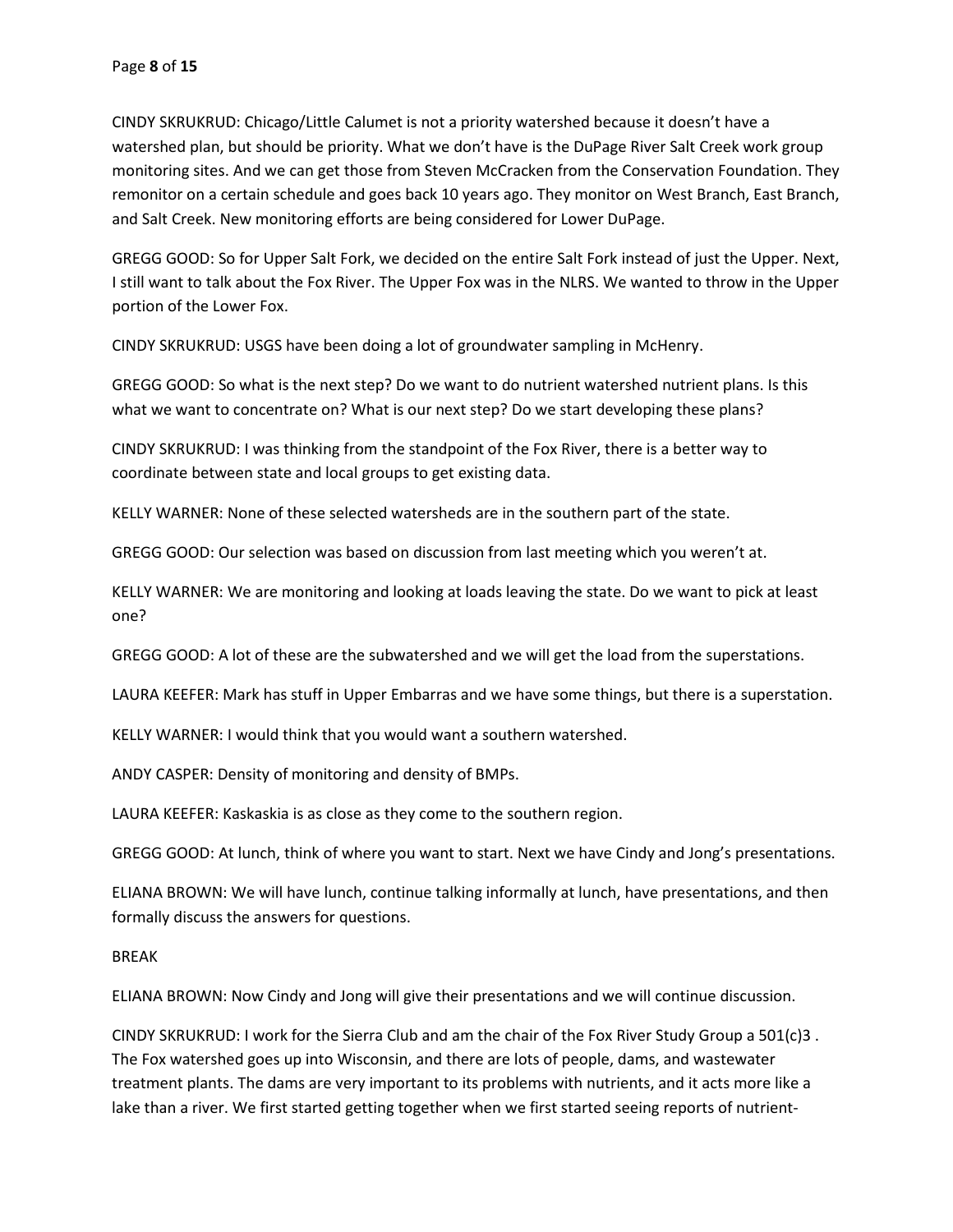caused impairments of the Fox River. This map shows middle stem, this is a list of 303(d) list that has impairments and we ask a lot of the Fox River, recreation, aquatic, wastewater and stormwater, drinking water. Fox River Study Group 501(c)3 in 2003 and has a mission to bring together diverse stakeholders to preserve and enhance water quality in Fox River. There is a four phase approach, and we are currently in Phase 4. In Phase 1 we did background work to understand available information from 2002-2003, in Phase 2 we developed planning tools from 2003-2009, in Phase 3, we integrated monitoring and refined models from 2006-2013, and 2013-present is Phase 4, the implementation phase. Back in 2002, we started as all volunteers, and sampling of sites is all simultaneous.

GREGG GOOD: Who are the volunteers?

CINDY SKRUKRUD: Wastewater treatment plant employees, McHenry County Defenders, Sierra Club, and Friends of Fox River. This is our study area. It starts in McHenry and Lake County above the Stratton Dam. All of the data goes into a database that the State Water Survey pulled in for us. All of the data available for the Fox River is available. We update it every year or two. This is on the Illinois support system data site and these are the two models put together for us using the ISWS. We have done intensive water quality monitoring for model calibration. And so this is an example of the data we have and shows our main stem and tributary sampling sites. This is the data that ISWS collected. And one of the things that have come out of the work that we have done was the sources of TP in the Fox River watershed. We also have analysis by tributary too. And the last few years we have been working on the Fox River implementation plan and have several goals. We have some problems with our model and our model is not simulating as low as the DO actually gets. We hired Limnotech to work on a modeling plan. They haven't been able to resolve this problem either. I want to show you some scenarios with the disclaimer here.

GREGG GOOD: Tell them why you owe us anything.

CINDY SKRUKRUD: We basically committed to doing this, instead of IEPA developing a TMDL.

GREGG GOOD: They requested for us to give them some time and they are going to do that.

CINDY SKRUKRUD: We have been moving along, issues arise, in some years we can't sample, we have had issues with our model, and a couple years ago, there was pressure for wastewater to manage phosphorus. Things are complicated, so some computer simulations look at removing dams from the Fox River. In these scenarios, we have removed all the bulk of the damns. If you remove dams, you get some improvement in algae levels downstream. And the model results for dissolved oxygen are subject to revisions due to uncertainty in model calibration. If you remove a dam, you don't get as deep of pools with low DO. Our most aggressive alternative is looking at TP and phytoplankton (removed dams, reduced wastewater TP to 0.01, 0.05 is the standard for lakes). So in the near term, all of the wastewater plans on the Fox River WWTP effluent TP limits are 1.0 mg/L and will reduce TP by 35% and for future monitoring, we would really like to coordinate with IDNR and IEPA on the 2017 intensive basin sampling. Monitoring both before and after dam removal would better inform our monitoring on impacts of damn removal. We are looking to have scenario planning tools to allow "what-if" scenario testing. We can also add our own practices and numbers.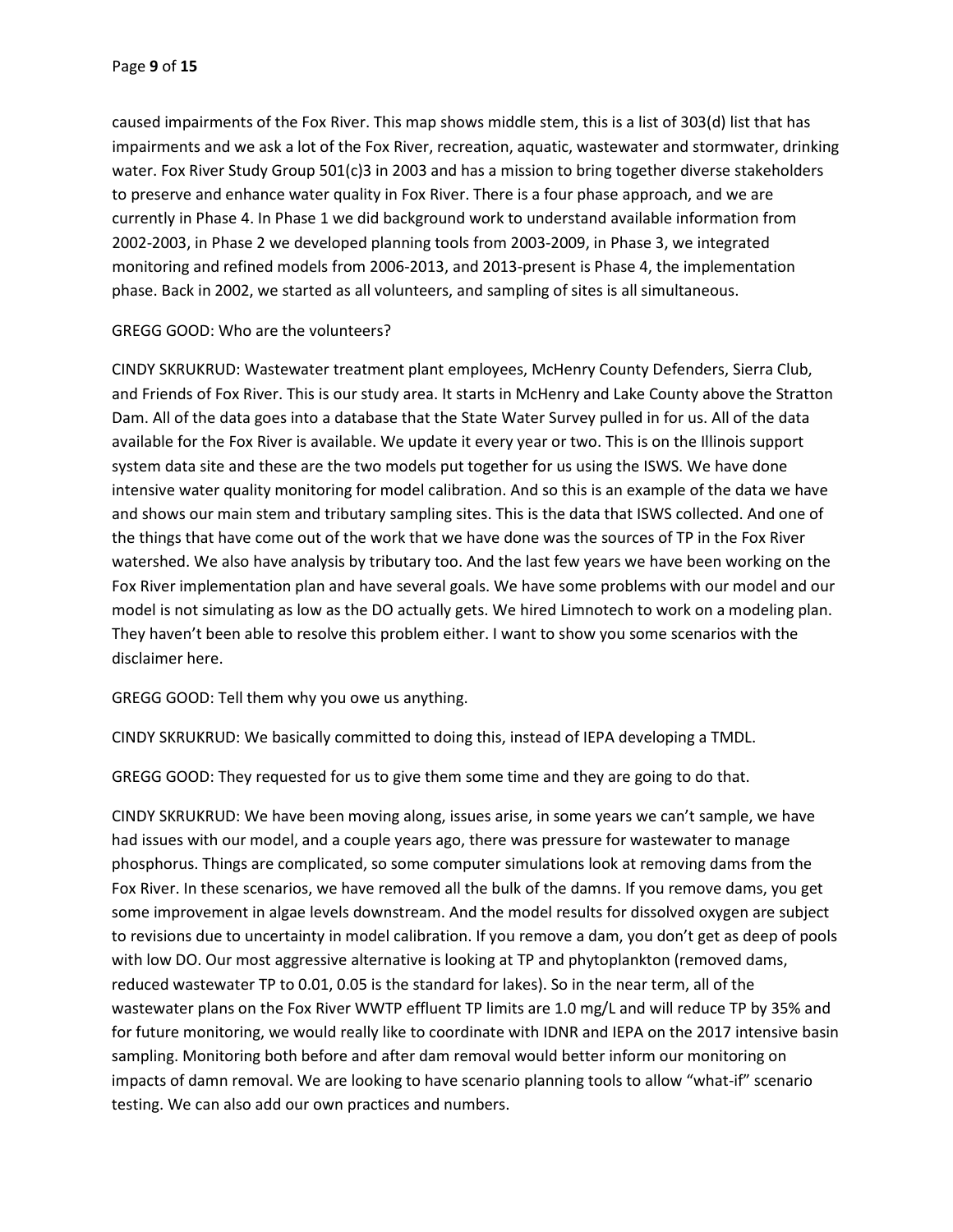GREGG GOOD: Are you self-funded?

CINDY SKRUKRUD: Yes, we benefited from USEPA funding in past. Now we ask communities within the watershed at cost of 25 cents per capita, Aurora and Elgin is 50 cents per capita and I also write a lot of grant proposals.

GREGG GOOD: So the budget goes up at down?

CINDY SKRUKRUD: Yes, roughly \$200,000 is our income. There are other watershed groups that have a more defined way of asking for funders. We haven't ever had to stop our efforts because we didn't have money. It's not a quick and simple process, but you have to work with all the stakeholders to seek change.

GREGG GOOD: Are you using data to see what wastewater is contributing?

CINDY SKRUKRUD: Yes, we also are asking MS4s to report what stormwater practices they are doing.

ELIANA BROWN: Thank you Cindy. I have questions for you later.

BREAK

ELIANA BROWN: Next up is Jong with a Great Lakes to Gulf presentation.

JONG LEE: Hello, I am a senior research scientist at NCSA and work with sensor and environmental data and this is a trend among our collaborators. If I can, I focus more on the platform that the background content. We are working with NGRREC and U of I Center for Supercomputing and want to assist large river ecology. This uses a technology called the GeoDashboard and provides a new resource to make decisions. It is also used in other projects too like the Great Lakes Monitoring and it shows the Great Lakes and shows who is collecting the data with a different way to categorize this data. Another one is IMLCZO and can look at the critical zones with a different way of categorizing it. Going back to Great Lakes to Gulf, and we are able to see all of the observation stations and sources. It is up to the people how they organize the data. You are able to search the data based on the area you want configured. What we are currently doing is finishing the first phase of deploying the dashboard. And will expand to include more environmental data. Funding is coming from Walton and McKnight grants. We have the supergage stations already up and running. [starts demo]

KELLY WARNER: So these are two different stations you're comparing?

JONG LEE: Yes, two different stations, but be aware of the time interval so we are working on how to compare samples on a monthly vs. yearly data. On the left side, all of the sensors are organized by river reaches or the agency. When you mouse over that the marker is highlighted, and if you click, you can see the parameters, time series, and you can get a graph and a boxplot and you can change the data range and zoom in. And you can download in CSV.

ANDY CASPER: Is this showing actual time interval or monthly averaged data?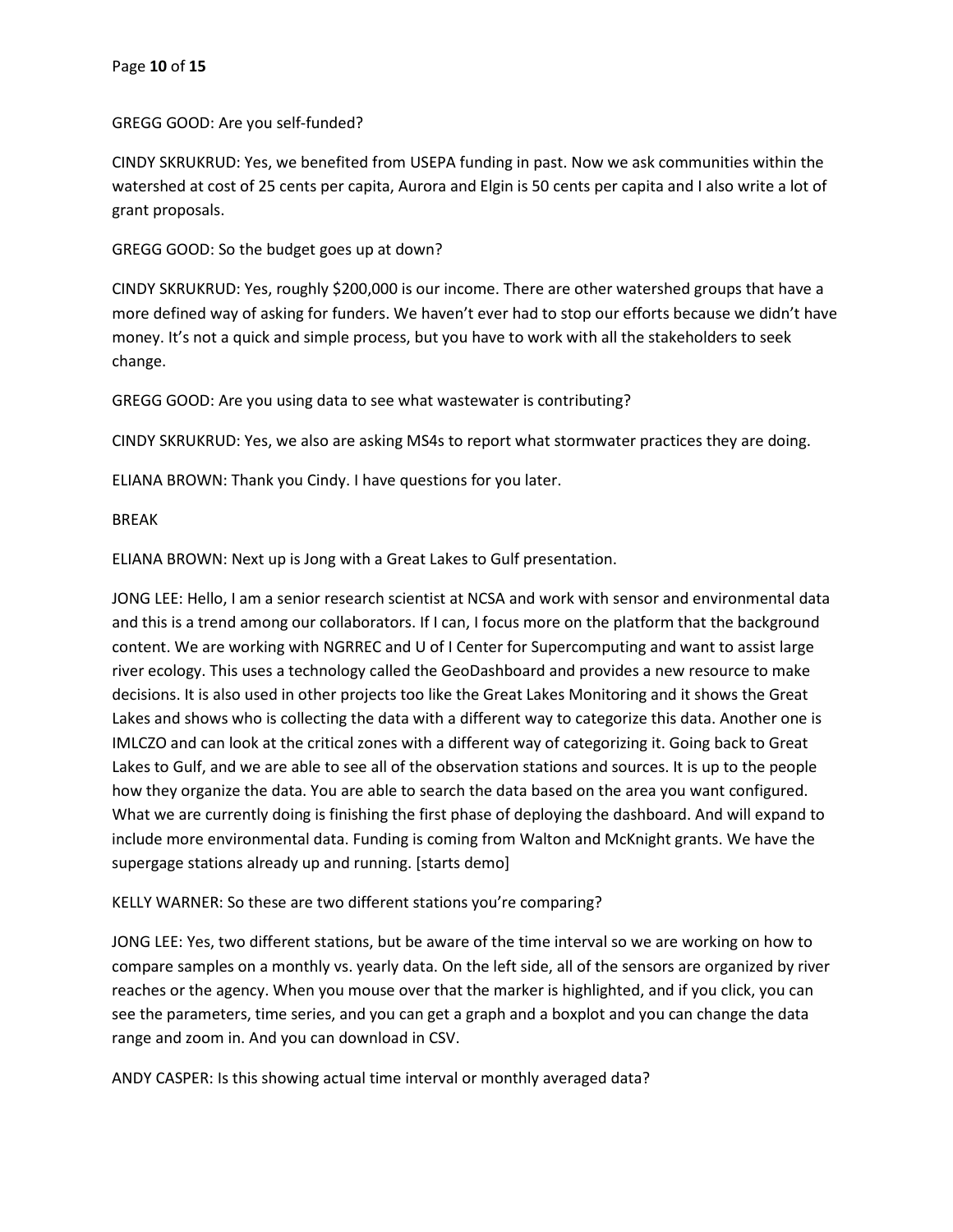JONG LEE: Aggregated by monthly, if you zoom in, then you see more data. Your browser cannot handle that much information right off the bat.

LAURA KEEFER: That's what we are used to working with.

JONG LEE: Lines represent patterns but don't show all of the dots. If we have an algorithm, then it doesn't need to be aggregated.

LAURA KEEFER: Looking at last three days, the default is that left slider comes over and demonstrates what can be done.

JONG LEE: They look at the real time data to see if the sensor is working or not. We are working with Lewis and Clark Community College.

ANDY CASPER: What the council is interested in, is perhaps biological response, macroinvertebrate samples, some of those samples on show a snapshot in time, so does it show continuous vs. periodic sampling?

JONG LEE: For Phase 3, we are looking into how to help in the system.

ANDY CASPER: Trying to tie urban development to fish data on five year intervals and biology at one year intervals gets difficult.

JONG LEE: So for this demo, I got the data from Katie. I took some agency data to display here. You can add layers if you want to and categorize by data sources. The next capability is the compare view. You can look at sensors and be able to choose a variable and choose another sensor and compare. There is a problem with making it smart enough to compare different time interval datasets.

LAURA KEEFER: So can you choose one station and compare different parameters?

JONG LEE: If you add another variable, it shows it in another graph. The platform can to apply to many different things. This platform is getting richer in terms of visualization.

LAURA KEEFER: Can the CSV give you two different files or one?

JONG LEE: You can get two different files or you can combine them. We can put that priority watershed in here. You can follow the river reaches and organize it that way. Or you can select the watersheds and select one parameter or multiple parameters.

ANDY CASPER: Can you do something where you compare the Mississippi watershed to the Ohio?

JONG LEE: Not yet, so far we can only compare sensors.

KELLY WARNER: Is this a real time update or static update?

JONG LEE: GREON is currently turned off, but there are three ways, 1. Static data, 2. USGS fetches the data every two hours, 3. GREON, sensors is uploading data directly to NSCA.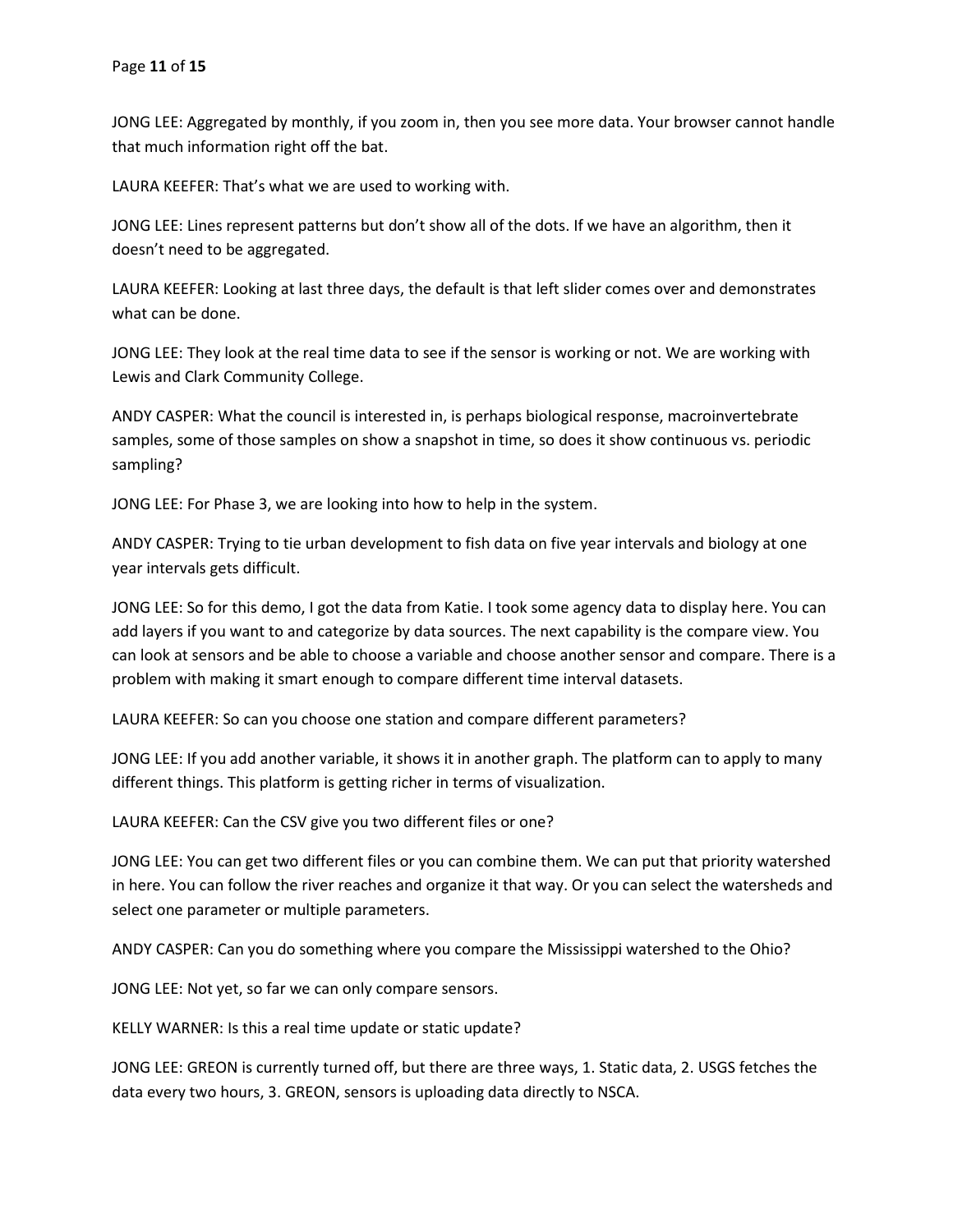KELLY WARNER: What about corrections?

JONG LEE: For QA/QC, so far, people want to see raw data first, so there is a checkable box for that and then after QA/QC after will see as a different data sources.

ANDY CASPER: Can you tell us what comes next for the platform? There are a lot of data across a large area.

JONG LEE: What kind of science, we are not doing the science, data warehouse, so that why it's a "GeoDashboard". A "data portal" is another term.

LAURA KEEFER: There is discussion that there is fear that data will get grabbed and thrown up. Domain scientists are curating the data. IT people are not the domain people. Domain people need to be able to do QA/QC, etc.

JONG LEE: We have a weekly meeting, there is not all of the data and we are very well aware that we are not the expert. Also, another aspect, currently we have a glossary of terms we are using also talking about units and scientific terms.

LAURA KEEFER: On Great Lakes to Gulf, where is metadata?

JONG LEE: You can click and NOAA has buoy data portal and you can click and go to website.

LAURA KEEFER: What about adding an extra link so if you use the data, this is the citations you use?

JONG LEE: When you download we are working on downloading with metadata. So here is study, agency, and categories, and additional agencies. You can use it to filter out the data. Later we are working on databases to start with.

KELLY WARNER: Is it possible to build into this to contour from upstream from any point?

JONG LEE: There is an algorithm but we haven't tried it yet.

ANDY CASPER: Could you show metadata for biological parameters like macroinvertebrates?

JONG LEE: We don't have it in here yet. Also, we are not following metadata standard yet, but we hope to have it soon.

ANDY CASPER: Can you tell us about Phase 3?

JONG LEE: We are heading towards a distance support system. What kind of analysis is important and find out what kind of needs are there for distance support. You are able to build your own application very easily. We are hoping to tailor to decision makers to tailor it to a BMP.

ANDY CASPER: Can you incorporate older data? Is there a limit to older data?

JONG LEE: We are using the NCSA cloud data to incorporate it.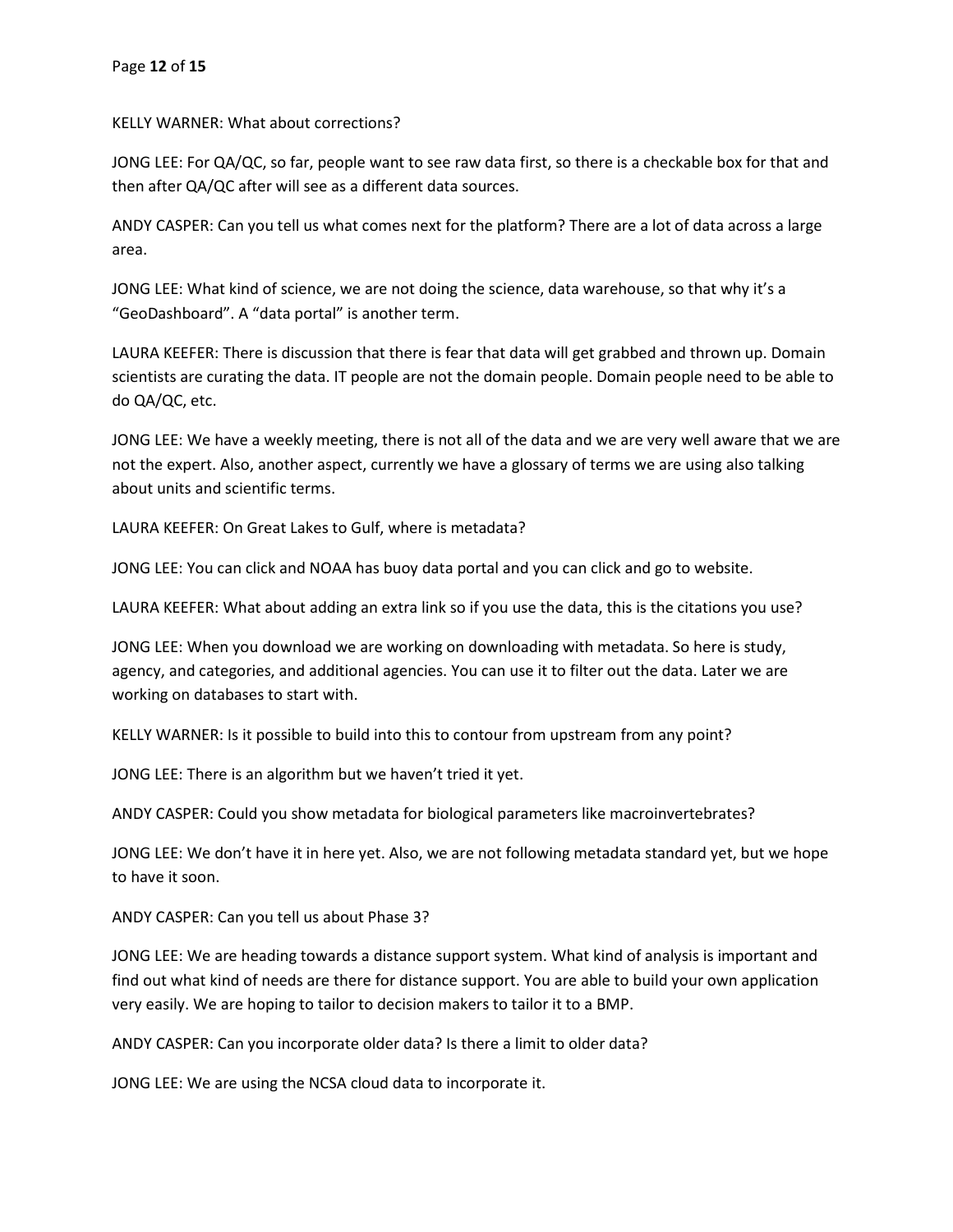GREGG GOOD: Next steps: Should we develop nutrient monitoring plans? Populating this thing first, forming a basis for plan development.

LAURA KEEFER: We can focus on one or two priority watersheds and can figure out the data.

GREGG GOOD: What's your availability?

JONG LEE: There is a willingness to help the council using Great Lakes to Gulf. We can start some prototyping.

GREGG GOOD: So if we picked a few watersheds and data?

ANDY CASPER: There is lots of value to doing that; we need to play a little bit. We should be giving careful thought to what you want outcomes to look like. A good charge for what the ultimate outcome will look like.

GREGG GOOD: Keeping in line with the goals of 1a and 1b.

LAURA KEEFER: We can look at metadata and see what can be used and not.

ANDY CASPER: There could be ten things we don't like. Or have two that are informative and six that are great.

JONG LEE: GeoDashboard can organize data storage and we can make sure metadata is correct. If comes down to science and we can curate the data.

LAURA KEEFER: Doing one or two watersheds that will have different monitoring data, different frequencies, and different parameters could be good. We can look at how much we like the most at least and how much more monitoring is needed.

KELLY WARNER: We need a list.

LAURA KEEFER: It's an outcomes thing.

KELLY WARNER: We need to know what the list is or do you have to have baseline information. Then we need criteria parameters.

LAURA KEEFER: Not all data is complemented with the right data. But that might answer trends, etc.

KELLY WARNER: That will be a more detailed process.

GREGG GOOD: To put up what we want, yes. So that's when you ask it to spit out something.

LAURA KEEFER: It's not analyzing, only organizing data.

GREGG GOOD: So then we need the parameters and data. And then I'm thinking of Paul over there. Your charge is similar but your job is to say what the nutrient criterion is.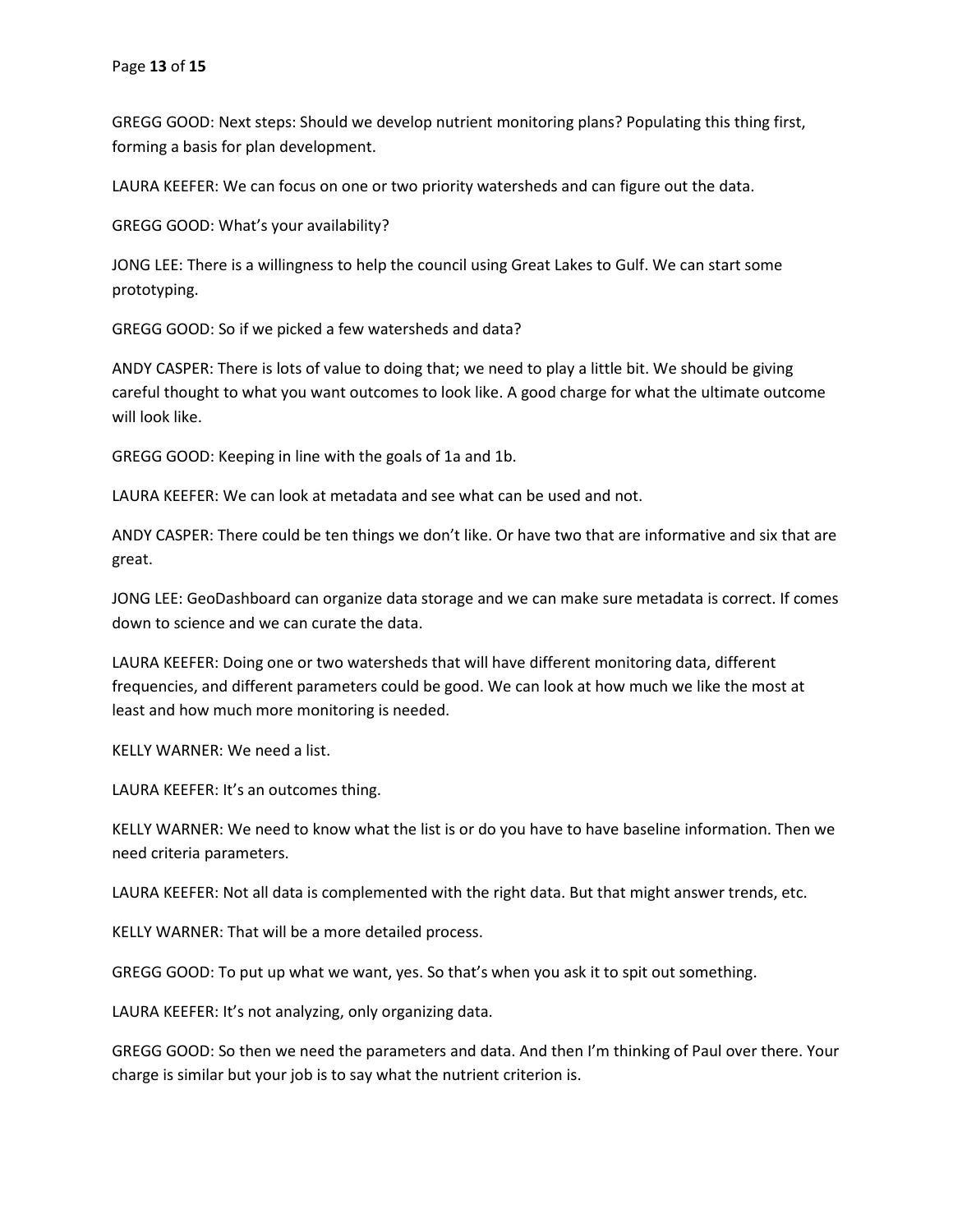PAUL TERRIO: Probably some of both, database compilation and treatment system and biological.

GREGG GOOD: So should we be doing a pilot thing here?

KELLY WARNER: Some groups that are interested in putting in a plan. It would allow you a time difference. Like three months in a qualitative plan. A quantitative might take longer.

JONG LEE: For Great Lakes to Gulf, USGS is easier to work with. The hard part is that historical data the column data is hard to understand. What to show and what to hide.

KELLY WARNER: Charge 1b was all the priority watersheds to change.

GREGG GOOD: The state is going to concentrate our efforts and should spend money to monitor and implement. The first 18 priority watersheds were too much, so we narrowed down to 6. Now we are going to show what loads are being reduced down to BMP implementation. It's hard to show reduction based on anything. We can show what loads are coming out but maybe not show the reasons why. It's not our goal to monitor all 18 of these. We might also have to throw in bugs and fish to see how those are jiving.

KELLY WARNER: So our next steps?

GREGG GOOD: Pick two watersheds, define our objectives for GREON.

LAURA KEEFER: We have to do the computation.

JONG LEE: We calculate.

ANDY CASPER: For the council and first pass, simple is fine.

LAURA KEEFER: There are different computations. You can compute instantaneous load for each sample.

KELLY WARNER: Is someone going through to aggregate. Start with the Fox?

CINDY SKRUKRUD: Fox is already aggregated.

JONG LEE: I volunteer to look at Fox data to evaluate for Great Lakes to Gulf.

KELLY WARNER: How would you do a nutrient monitoring plan for these other ones?

GREGG GOOD: For Lake Springfield, who is aggregating that data?

KELLY WARNER: We are working with the Corn Growers.

PAUL TERRIO: Aren't they contracted out with Waterborne?

KELLY WARNER: Yes.

GREGG GOOD: What about Lake Springfield?